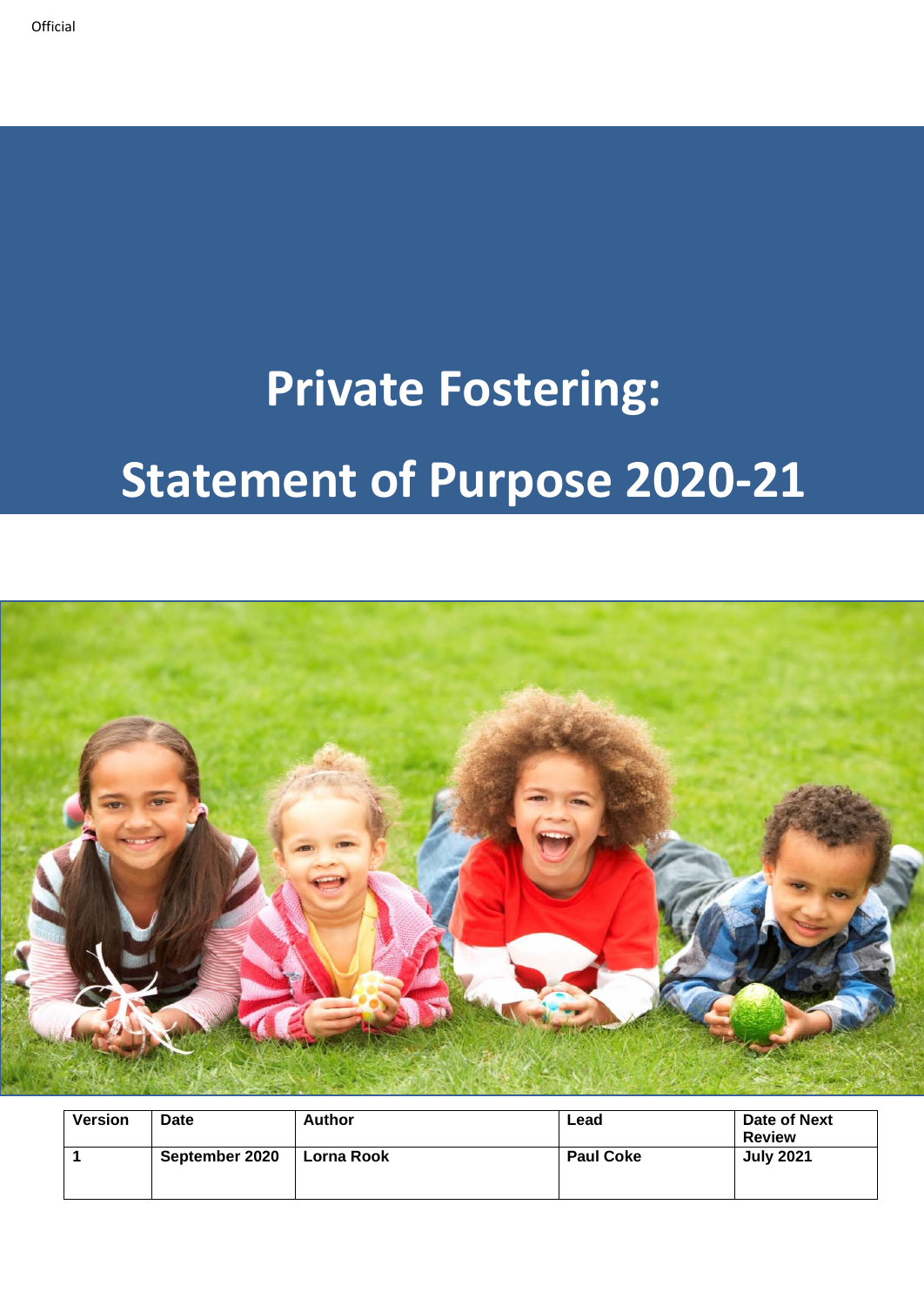Wandsworth Borough Council

Children's Social Care

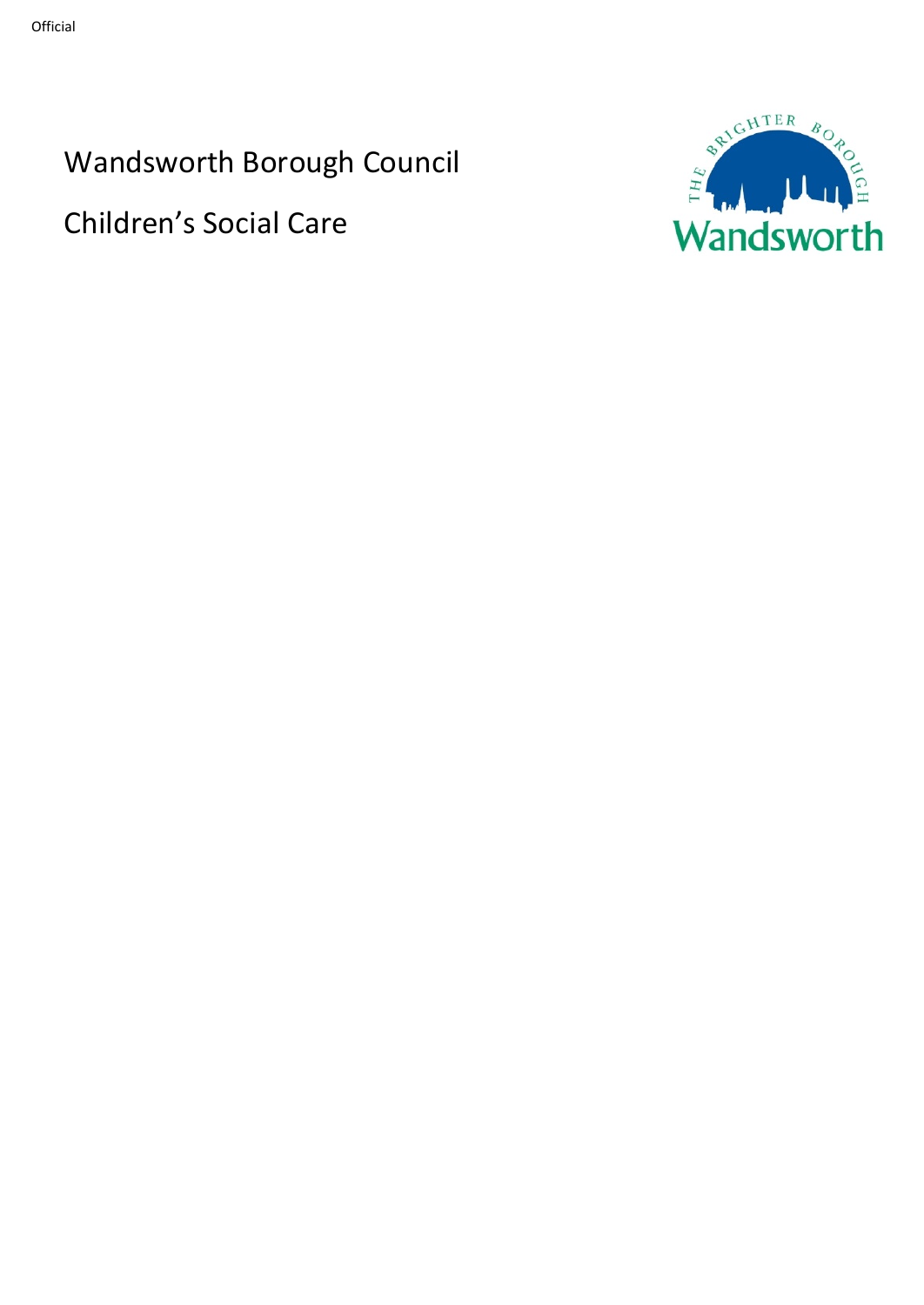# **TABLE OF CONTENTS**

- 1. Introduction
- 2. Service overview
- 3. Values of the service
- 4. Structure of Wandsworth's private fostering service
- 5. Legal Definition of a privately fostered child
- 6. Wandsworth's duties and functions
- 7. Raising awareness of Private Fostering
- 8. Functions of the private fostering service
	- 8i. Responding to Notifications
	- 8ii. Assessment of suitability of private fostering arrangements
	- 8iii. Monitoring of private fostering arrangements
	- 8iv. Providing advice and support
- 9. Functions of children's safeguarding social work
- 10. Quality assurance
	- 10i. Policy and procedure
	- 10ii. Staff training
- 11. Monitoring private fostering services
- 12. Complaints
- 13. Regulations
- 14. Contacts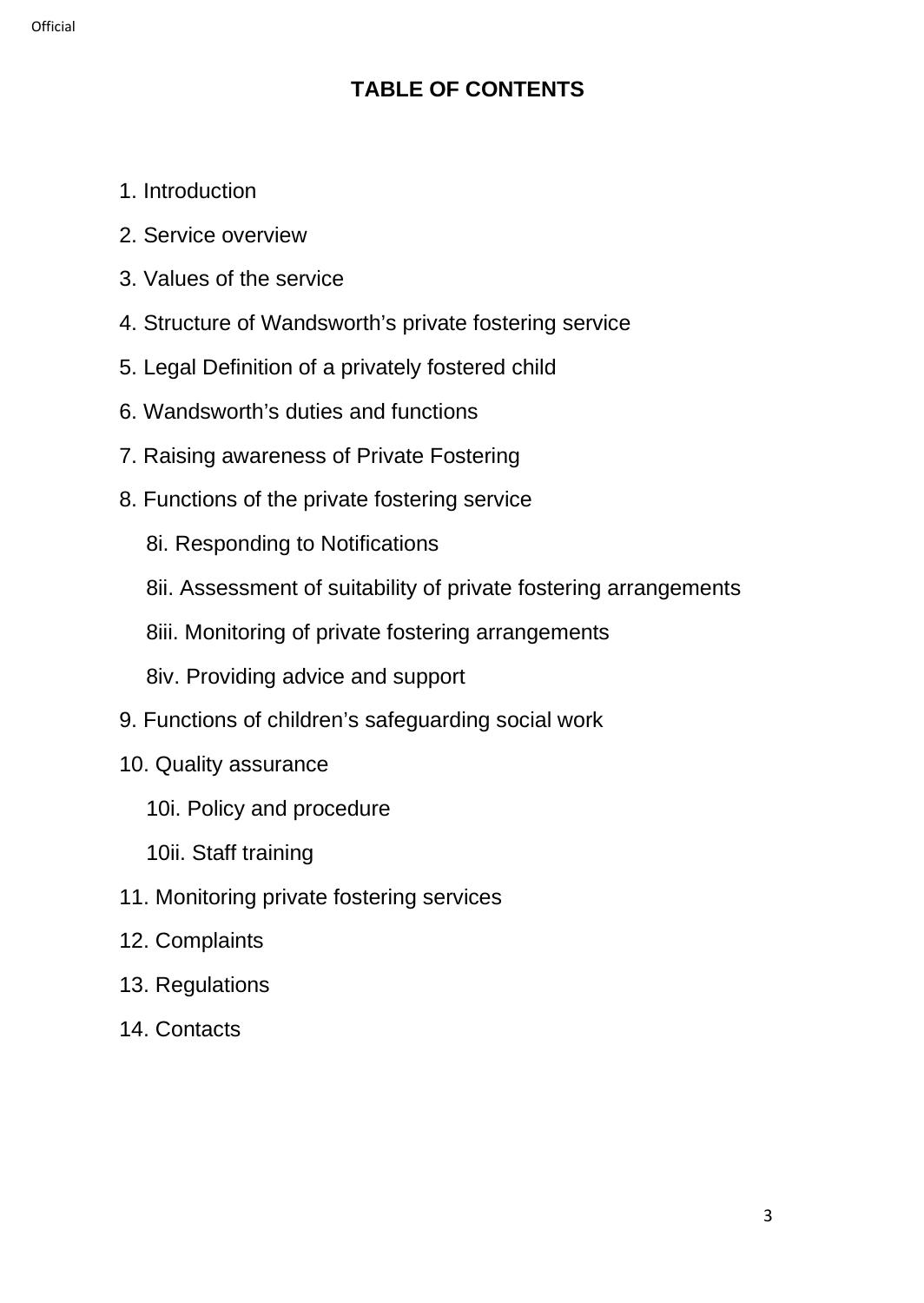## **1. Introduction**

This statement of purpose explains our vision, objectives and services provided by Children's Social Care to identify, monitor and support Private Fostering arrangements in the London borough of Wandsworth. In doing so it sets out how the service meets the requirements of the National Minimum Standards for Private Fostering 2005.

This statement is in fulfilment of Standard 1 of the National Minimum Standards which requires that; the local authority has a written statement or plan, which sets out its duties and functions in relation to private fostering and the ways in which it will be carried out.

The legal framework underpinning Private Fostering Arrangements is the Children Act 1989 and the Children (Private Arrangements for Fostering) Regulations 2005. In addition, the National Minimum Standards for Private Fostering which came into effect on the 18/07/05 specify a minimum standard for local authority practice in the fulfilment of its duties and functions. These, along with the measures in section 44 of the Children Act 2004 are designed to provide a robust framework for local authorise to undertake their duties and responsibilities.

This Statement of Purpose is reviewed and updated on an annual basis. The review is signed off by the Director of Children's Services, the Wandsworth Safeguarding Childrens Partnership (WSCP) the Lead Member for Children and Young People..

## **2. Service overview**

The Private Fostering service has two functions:

- To raise public and professional awareness about private fostering and the requirements to notify the local authority of any actual or planned private fostering arrangements.
- To respond to any private fostering notifications, assess the arrangements and to provide support to the child or young person and adults involved.

## **3. Values of the service**

The welfare of the child is paramount, and the Private Fostering service will work to ensure that the welfare of all privately fostered children is safeguarded and promoted so that they are able to achieve good outcomes.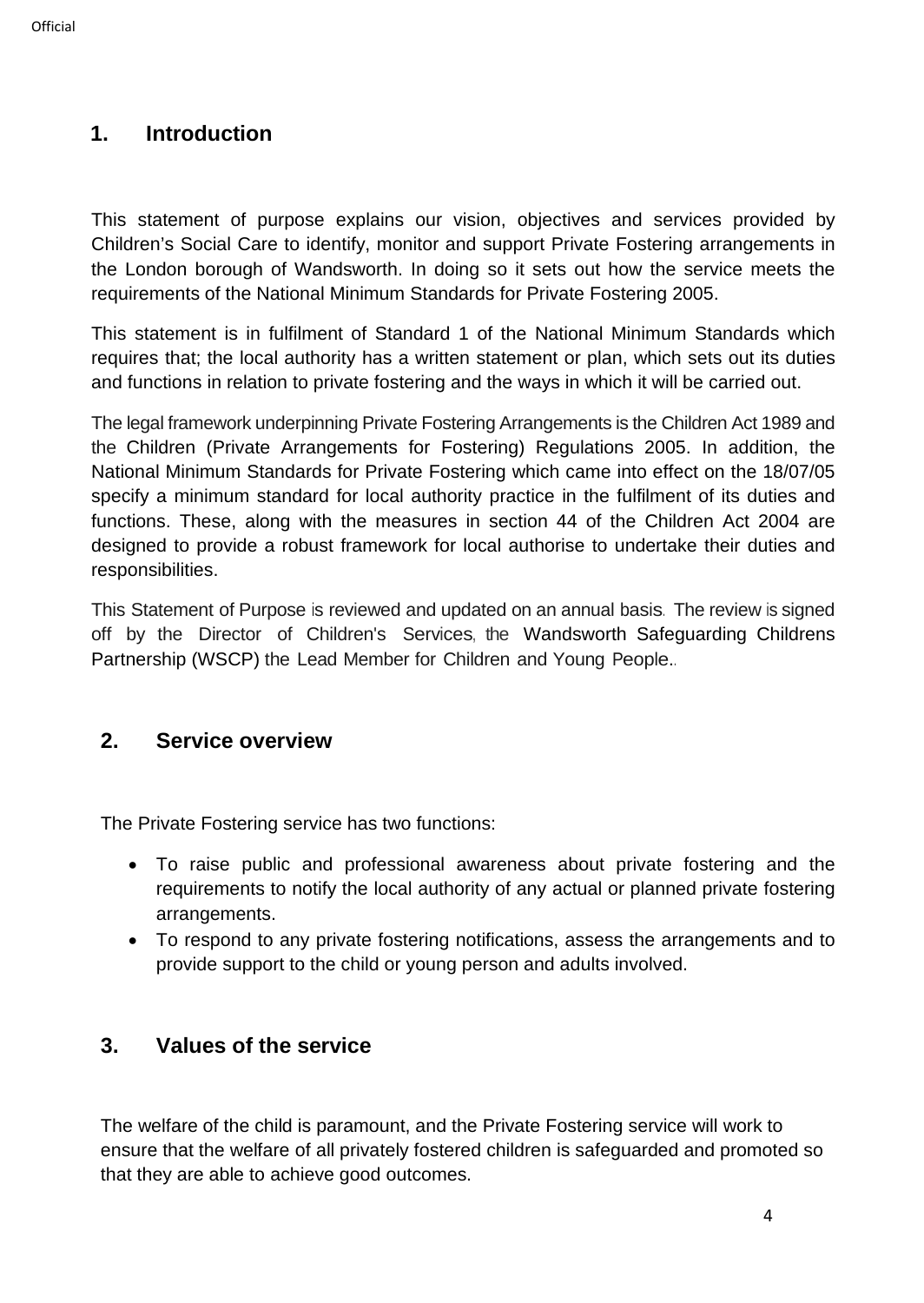Services are child focused.

The service will promote multi-agency partnership working in order to improve service delivery and outcomes for privately fostered children by keeping all agencies and private and voluntary groups fully informed and involved regarding service provision and development and making appropriate referrals to services on behalf of the privately fostered child

The service will ensure that Wandsworth's duties towards privately fostered children as set out in the Children Act 1989, the amendments contained within the Children's Act 2004 and the Children (Private Arrangements for Fostering) Regulations 2005 are fully discharged.

Where necessary, Wandsworth will exercise its powers within this legislation to ensure the safety and welfare of privately fostered children, including use of child protection procedures and finding alternative accommodation for the child.

Wherever possible, the service will respect the wishes of parents in relation to the private fostering agreement and work in partnership with parents and private foster carers to maintain this agreement in a way that promotes the child's welfare.

The service will work to ensure that equal opportunities are incorporated into all aspects of service delivery and that all prospective private foster carers are assessed and supported on the basis of the needs of the individual private foster child regardless of race, religion, class, marital status, gender, sexual orientation or disability.

The service is committed to maintaining high standards in relation to private fostering service provision and to reviewing this on a continual basis in order to improve the quality of service delivery.

# **4 Structure of Wandsworth's private fostering service**

The Private Fostering service sits within the Special Guardian Order and Permanency team (SGOAPT) which is based in the Children Looked After Service. There is a dedicated private fostering social worker, oversight is provided by the Team Manager of the Special Guardians and Post Permanency team. Overall management lies with the Head of Service, Looked After Children. The Private fostering social worker receives regular supervision and there are clear arrangements in place for their continued supervision in the absence of the Team Manager. The Private Fostering social worker can seek support and advice from the Service Manager, Children Looked After.

| <b>Name</b>  | <b>Designation</b>              |
|--------------|---------------------------------|
| Ana Popovici | Director of Children's Services |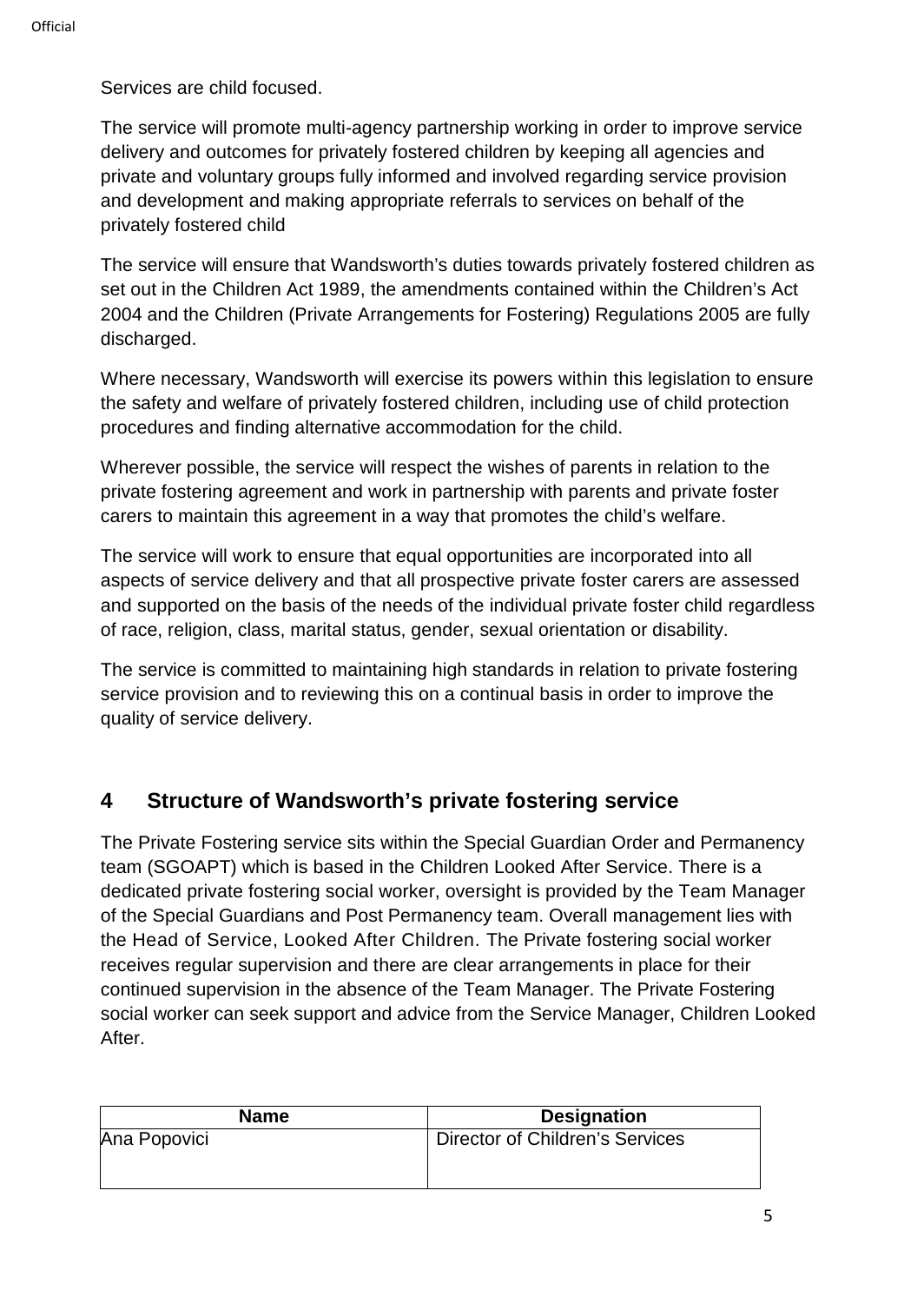| Paul Angeli          | Assistant Director of Childrens Services   |
|----------------------|--------------------------------------------|
| <b>Paul Coke</b>     | <b>Head of Service CLA</b>                 |
| <b>Steve Pearson</b> | Service Manager CLA                        |
| Lorna Rook           | Team Manager, SGOAPT                       |
| Beatrice Ogunbowale  | Senior Social Worker, Private<br>Fostering |

## **5. Legal definition of a privately fostered child**

The Children Act 1989 defines a privately fostered child as:

A child, under the age of 16 (or under 18 if they have a disability) if someone carers for them other than a parent or close relative with the intention that it should last for 28 days or more.

A definition of a close relative are:

- Parent, stepparent or legal guardian
- Grandparent
- Brother or sister
- Aunt or uncle.

Private foster carers may be from the extended family such as a cousin or great aunt. A private foster carer may be a friend of the family, or a parent of a friend of the child, or someone previously unknow to the child's family who is willing to privately foster the child.

The arrangement is one that is made privately by a parent or by someone with parental responsibility. A privately fostered child is not a looked after child (i.e. not in local authority care) and the local authority is not involved in making the arrangement. However, it is the duty of the local authority to satisfy itself that the welfare of the child that is privately fostered and living within their area is safeguarded and promoted.

The period in which the child is cared for by the private foster carer should be continuous, but that continuity is not broken by the occasional short break. Exemptions from this definition are set out in Schedule 8 of The Children Act, 1989.

#### **A child is not privately fostered if the person caring for him/her:**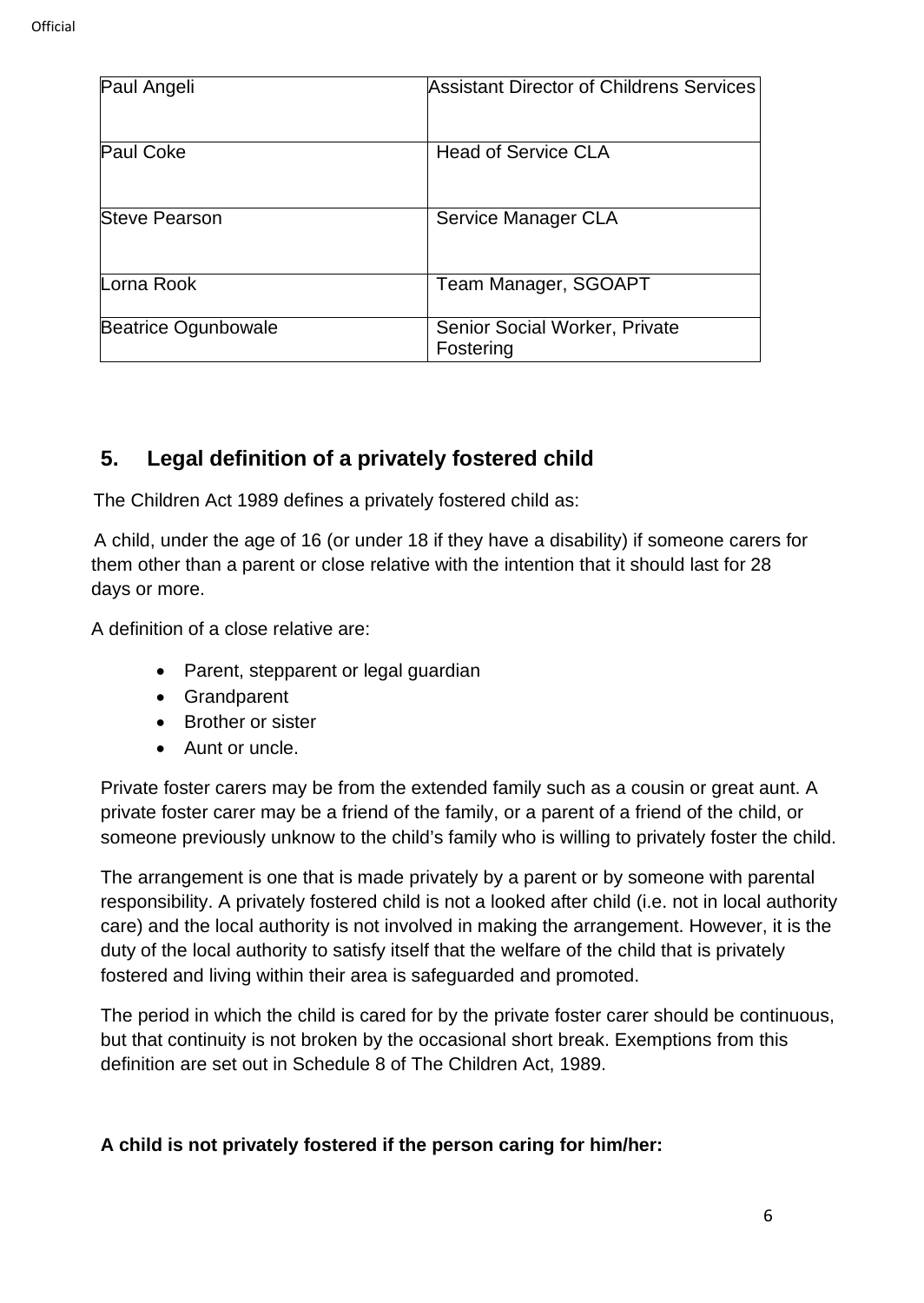- Had done so for a period of less than 28 days;
- Does not intend to do so for any longer period.

For the purposes of the Act a parent includes an unmarried or putative father. A relative includes full-blood or half-blood relation, a relation by marriage, or stepparent.

Care arrangements that meet the above criteria are considered as private fostering arrangements whether or not there is any kind of payment, either monetary or in kind.

## **6. Wandsworth's duties and functions**

As a local authority, Wandsworth has a duty to ensure that the welfare of children who are privately fostered living in the area is being satisfactorily safeguarded and promoted and that parents, private foster carers and privately fostered children receive any advice that they need about private fostering arrangements.

This duty involves the following activities:

- acting upon notifications
- providing information and advice to parents, private foster carers and children around private fostering
- assessing the suitability of the private foster carer's household and accommodation, and their capacity to care for the child

Assessing the child's needs and ensuring that arrangements are in place to ensure that they receive universal services such as health and education

Ensuring that adequate and clear arrangements are in place between the private foster carer and the child's parents covering such areas as contact, financial support, decision making, health care etc.

Monitoring the welfare of the child through visits within specified time scales, ensuring that the child is seen alone, and producing written records of visits.

Providing such assessment and support as may be required under Section 17 of the Children Act 1989 where the child is in need.

Providing private foster carers with advice and support on caring for the child

monitoring the discharge of its functions in respect of privately fostered children

raising public awareness of private fostering within the local area in order to strengthen the notification scheme

Ensuring other professionals are aware of their duty to notify Wandsworth of any private fostering arrangement of which they become aware.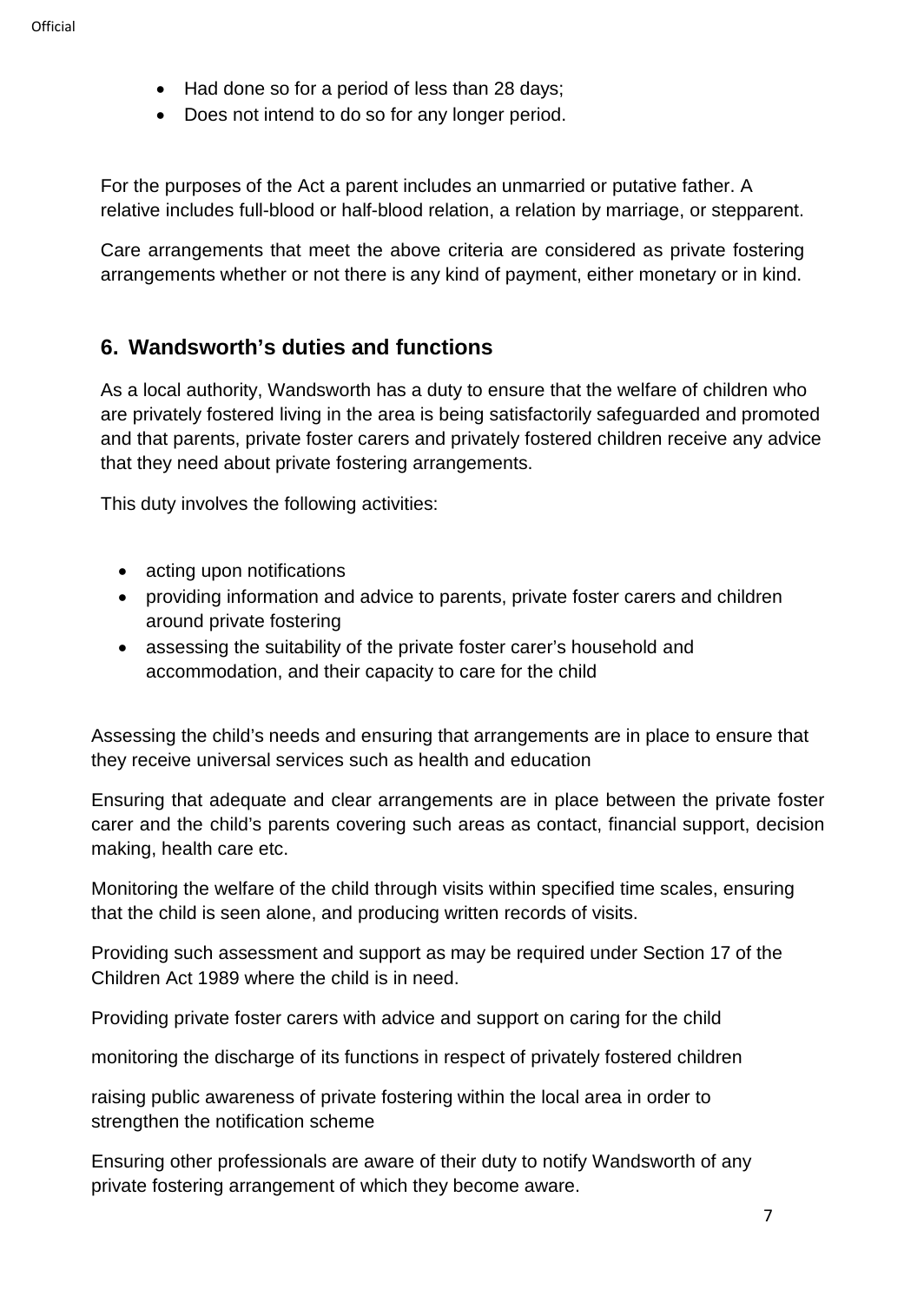## **7. Raising awareness of private fostering**

Wandsworth uses a number of methods to raise awareness of Private Fostering issues with professionals and members of the community in order to help people understand when a child is privately fostered and the need to notify Wandsworth, and the Private Fostering service's role in assessing private fostering arrangements in order to safeguard the privately fostered child and promote their welfare.

To achieve this, Wandsworth has produced a series of information leaflets aimed at parents, private foster carers and professionals, which are available in the required language. In addition, leaflets are widely distributed to:

- Voluntary/community sector organisations
- Council offices
- Health clinics and GP surgeries
- Nurseries
- Childrens Centres
- Schools

Awareness of the notification requirements is also promoted through a widely read locally circulated newspaper, the 'Bulletin' as well as by publishing information on the following websites:

- wwwthrive.wandsworth.gov.uk
- wscp.org.uk.

In addition, information about private fostering is disseminated across the borough in the following ways:

Private fostering awareness is included as part of the safeguarding training carried out within Wandsworth Social Care Academy and by the Wandsworth Safeguarding Children Partnership, with professionals from partnership agencies and community and voluntary groups.

Information on private fostering is made widely available at co- ordinated events and functions planned throughout the year via the community engagement strategy.

Wandsworth has links with other inner London boroughs to share information and expertise and pool resources in order to raise awareness around private fostering issues with a number of boroughs.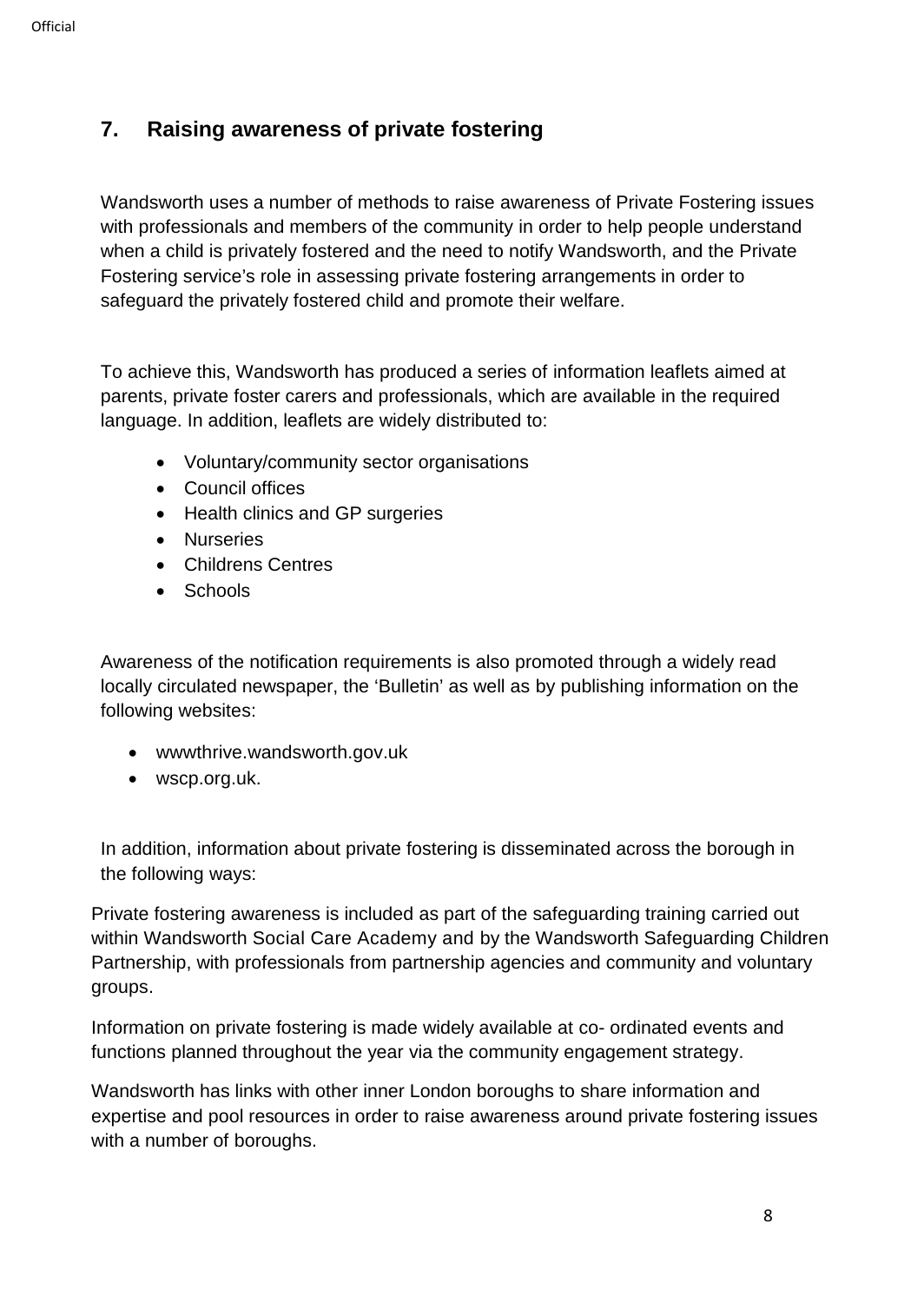# **8. Functions of the private fostering service**

## **8.i Responding to notifications**

The Private Fostering social worker together with the Multi Agency Safeguarding Hub (MASH) is the main point of contact for any enquiries regarding private fostering. MASH responds to notifications from parents, private foster carers and other professionals who inform Wandsworth of any private fostering arrangements that come to their attention by alerting the Private Fostering Team. Agencies that are concerned or believe that a child may be privately fostered must make a referral into the MASH. Referrals should be made using the Multi Agency Referral Form (MARF) and the link is below.

Contact details:

Email: [mash@wandsworth.gov.uk](mailto:mash@wandsworth.gov.uk)

Referral Link: www.wandsworth.gov.uk/make\_a\_referral\_to\_the\_multi\_agency\_safeguarding\_hub

Phone: 0208 871 6622

On receipt of a notification, the Private Fostering social worker will visit the privately foster carer and child or young person within 7 days of the date the notification was received.

The purpose of the initial visit is to provide advice and support, explain the procedures regarding assessment and visits, and to begin gathering information for the private fostering arrangement assessment.

## **8.ii Assessment of suitability of private fostering arrangements**

The Private Fostering social worker takes the lead in assessing:

- The child's developmental needs
- The suitability of the private foster carer and their household to care for the child
- The suitability of the private foster carer's accommodation
- The suitability of the care arrangements to safeguard and promote the child's welfare as agreed between the parents and the private foster carer.

Assessment may take place on proposed or current arrangements depending on when notification was received. A record of all information gathered during the assessment process is taken including information about the agreement between the parents and private foster carer for the care of the child, an assessment of the child's developmental needs and the private foster carer's capacity to meet these needs.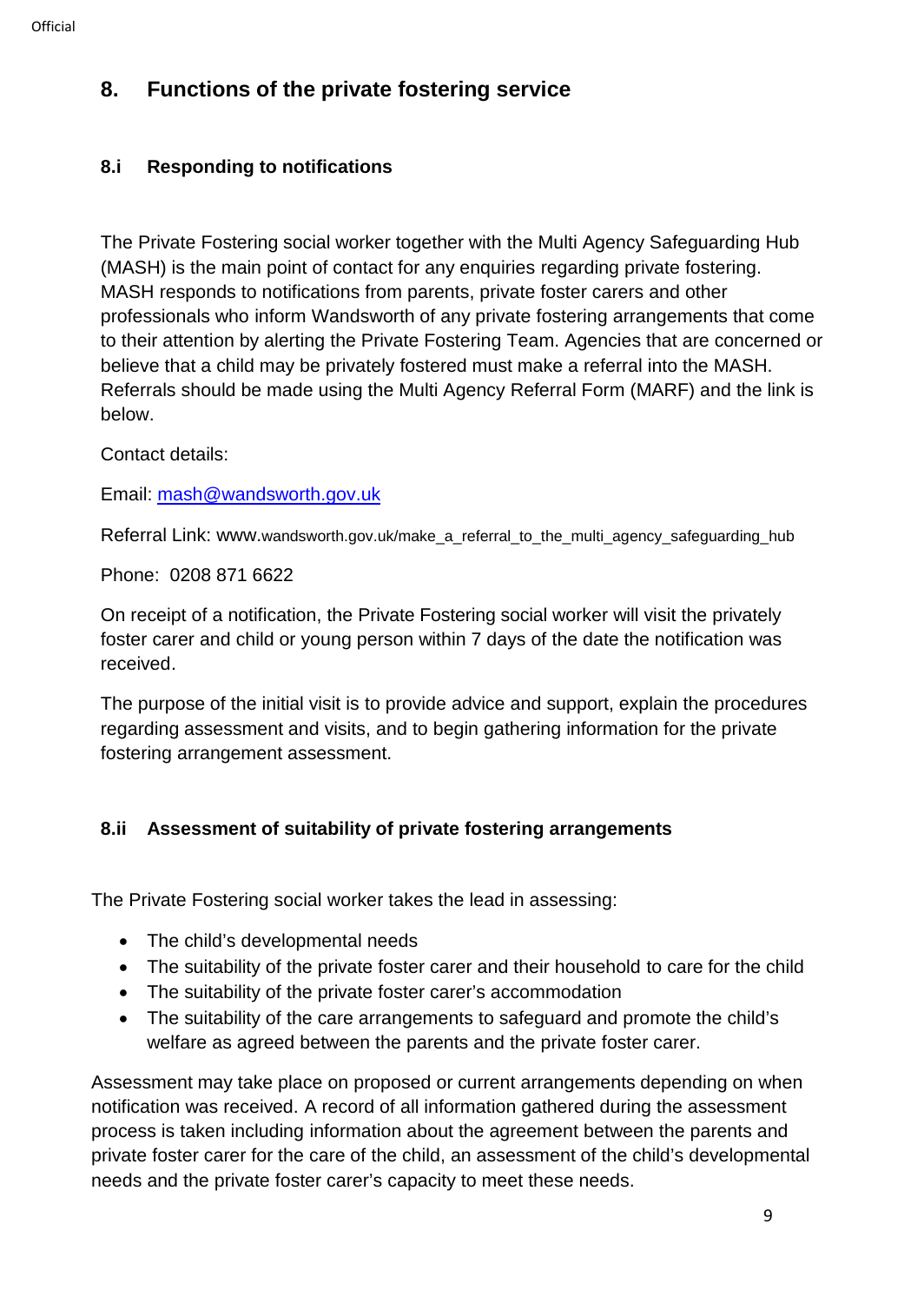As part of the assessment process, the child will be seen alone if appropriate and their wishes and feelings about the arrangement ascertained and recorded on the assessment.

To safeguard the child further, the suitability of the private foster carer and their household is also assessed by taking up various checks and searches against the carer and any member of their household who is aged 16 plus, including checks with the Disclosure and Barring Service.

The assessment considers the appropriateness of the private fostering arrangements and concludes with a recommendation as to whether or not Wandsworth should support the arrangement, whether any requirements should be imposed on the private foster carer, and any advice that needs to be provided in order to enhance the care arrangement.

If the assessment indicates that the child has unmet developmental needs, that there are child protection concerns regarding the care arrangements or that there are concerns about the suitability of the carer, a referral will be made back to MASH to allocate for further assessment.

A decision on the suitability of the private foster carer and the care arrangements will be made by the Fostering manager within 42 days of the date of notification.

#### **8.iii Monitoring private fostering arrangements**

Regulation 12 of the Children (Private Arrangements for Fostering) 2005 provides that each local authority must monitor the way in which they discharge their functions under Part 9 of the Children Act 1989 and must appoint an officer of the authority of that purpose. The intention of this provision is to increase the focus of local authorities on private fostering and to improve compliance with the existing legislative framework for private fostering. The team manager of the SGAPT fulfils this role and will liaise with the Head of Service for CLA in fulling this requirement.

To ensure that the child's welfare is safeguarded and promoted on a continual basis throughout the duration of the arrangement, the Private Fostering social worker will visit the child and the private foster carer *every 6 weeks* in the first year of the arrangement and then *every 3 months*, as required by the private fostering regulations.

The purpose of the visits is to monitor the care arrangements in order to ensure that the child's needs are being met and to look at any further support required by the child or the private foster carer in relation to caring for the child.

All visits are recorded to include information on the private foster carers household: records when the child, the carer and members of the household are seen by the social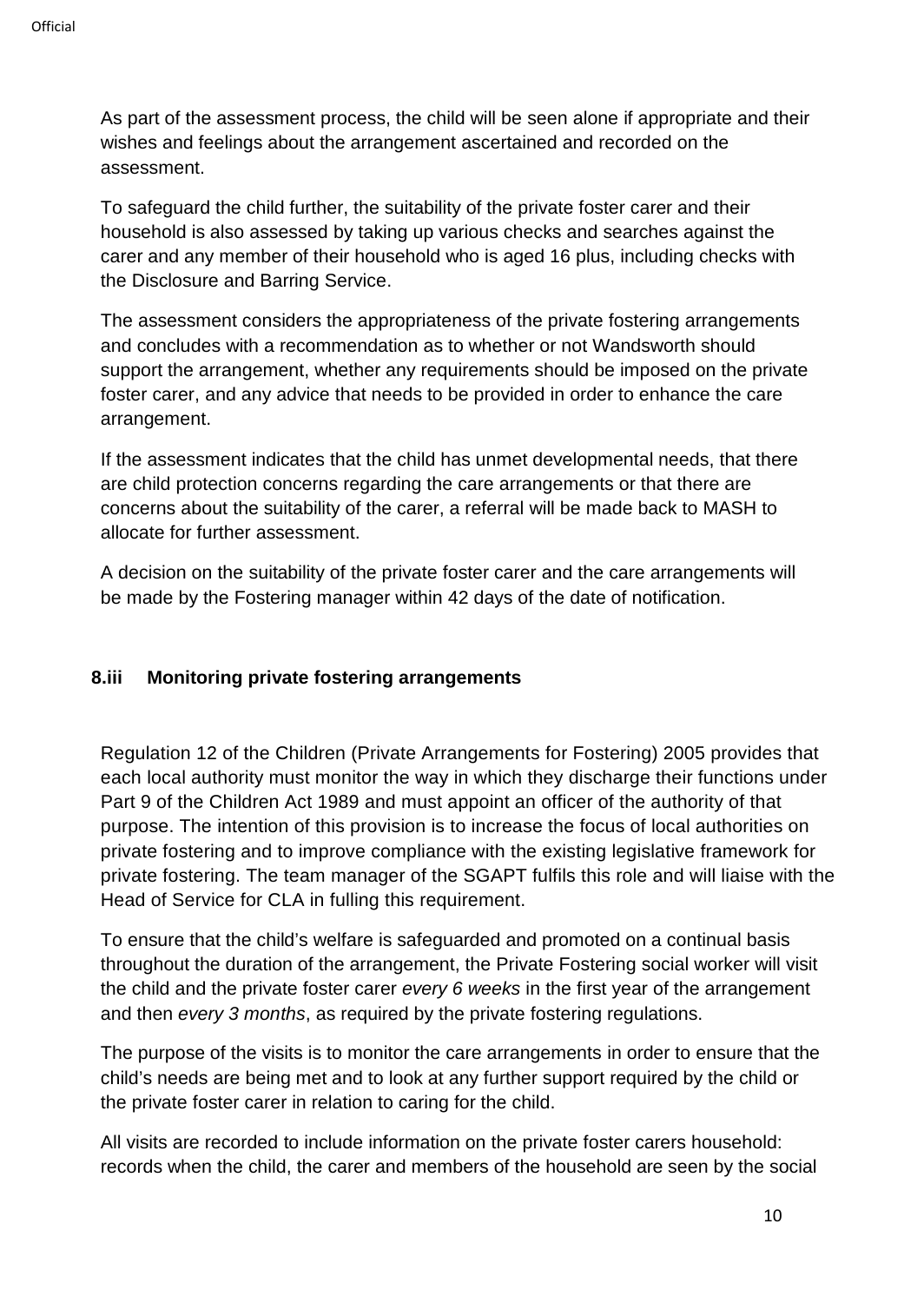worker, and how the care arrangements are meeting the child's needs and safeguarding and promoting their welfare.

The record also contains information on how arrangements for contact and financial support are working: checks that the child is in receipt of universal services such as health and education, and explores how the child's cultural, ethnic, religious and language needs are being met by the private foster carer.

The social worker will record any advice given or action to be taken, and any recommendations on whether the care arrangements remain suitable or if any requirements need to be imposed on the carer. The social worker may also recommend that a referral is made to MASH where the child has unmet needs or where there are child protection issues.

All records of visits are passed to the Team Manager to decide on whether the care arrangements remain suitable and what action to take, including whether or not to take action or intervention under the Children Act 1989.

#### **8.iv Providing advice and support**

The Private Fostering social worker is the principle source of advice and support on private fostering matters in Wandsworth for parents, private foster carers, professionals and children.

#### **Parents**

Parents who are considering private fostering can contact the service to discuss whether private fostering is in the best interests of their child, or to obtain advice on other services or help available as an alternative to private fostering.

Parents can also get advice on what issues need to be addressed in the private fostering agreement, for example contact and financial support, and information on how private fostering may impact on their child.

The purpose of the advice is to help parents make an informed decision on private fostering, and to help them make sure that any private fostering agreement they enter in to is right for their child.

Parents whose children are already privately fostered may also contact the service for advice on private fostering matters generally, or to discuss how the service is carrying out their role in safeguarding the child and what they can do to improve the care arrangements.

#### **Private foster carers**

Private foster carers can access support and training through the Private Fostering social worker, who will visit them regularly and will discuss any extra support or training needs that will enhance the carer's capacity to care for the child.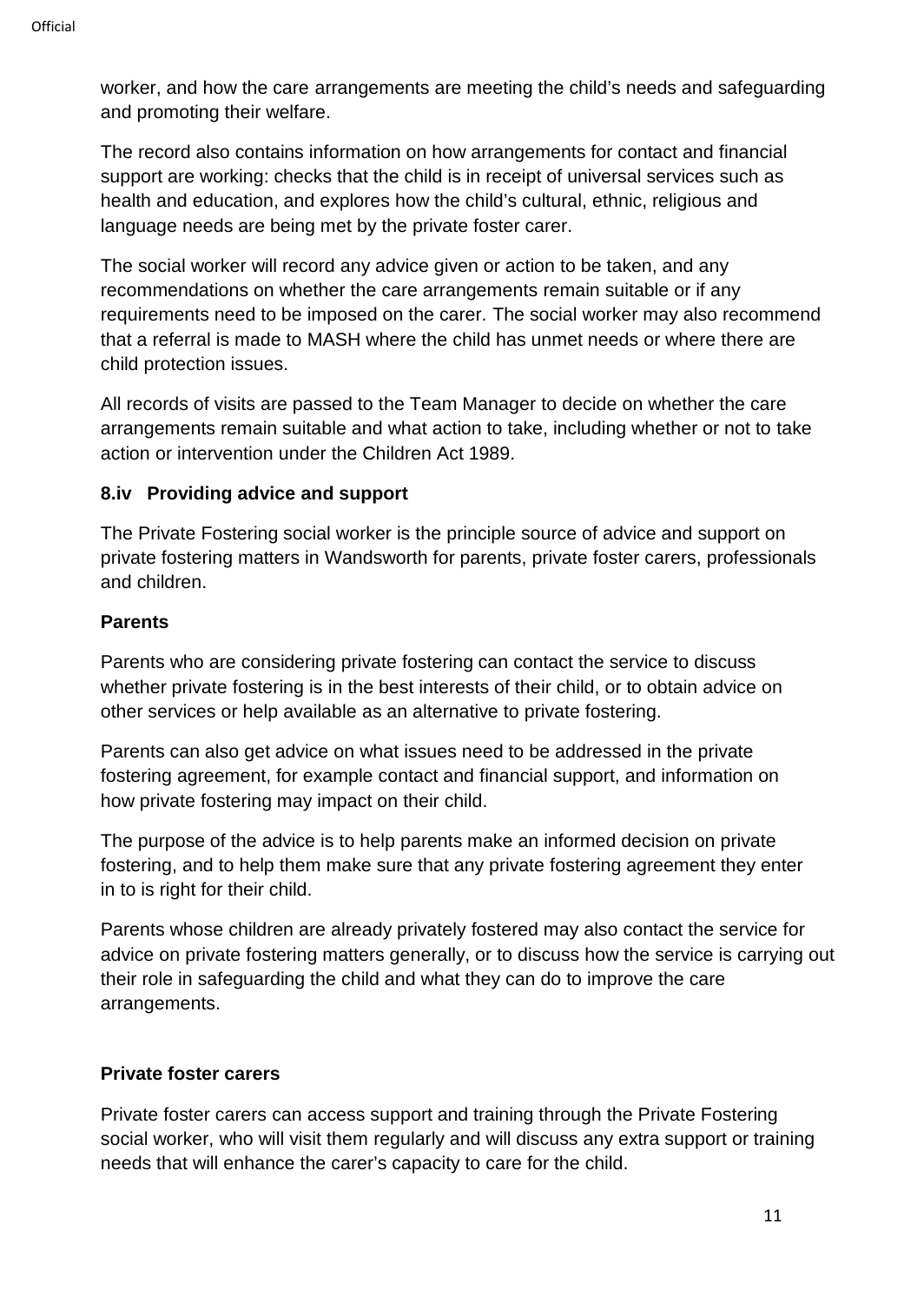A range of training programmes are available to Wandsworth foster carers, which the private fosters carer can attend, for example: advice on parenting techniques, benefit entitlement, managing behaviour and how to access other resources available within the borough.

The Private Fostering social worker can also help private foster carers access information, advice and support in relation to the child's ethnicity, culture, religion, any disability and language if this is required in order to meet the child's needs

#### **Children**

Children are provided with support and advice on private fostering from the Private Fostering social worker, who will visit them regularly to monitor their progress and ascertain their wishes and views.

Key information is provided to each privately fostered child, (once of a suitable age and understanding). They are provided with:

- The name and contact details of the private fostering social worker.
- The dates and times of all planned visits.
- Who they can contact (during office hours and out of office periods) if they have concerns about their care or if they wish to request a visit?
- Any advocacy arrangements, if they are assessed as being a child in need.

All information (verbal or written) will be provided in a suitable format for the child or young person. If required, interpreters will be provided.

Privately fostered children when subject to safeguarding issues, who receive a social work service from the Child in Need Service will also have an allocated social worker to provide support and advice.

#### **Professionals**

Professionals, agencies and private and voluntary organisations are provided with information leaflets and training to raise awareness of their role regarding notification of private fostering arrangements. The Private Fostering service can also provide professionals with general advice on private fostering issues, such as recognising private fostering arrangements, making notifications, and accessing suitable services and resources for privately fostered children.

# **9. Functions of Children's Social Care and Social Work**

The Children Act 1989 Guidance on Private Fostering comprehensively sets out the requirements for determining that the welfare of privately fostered children are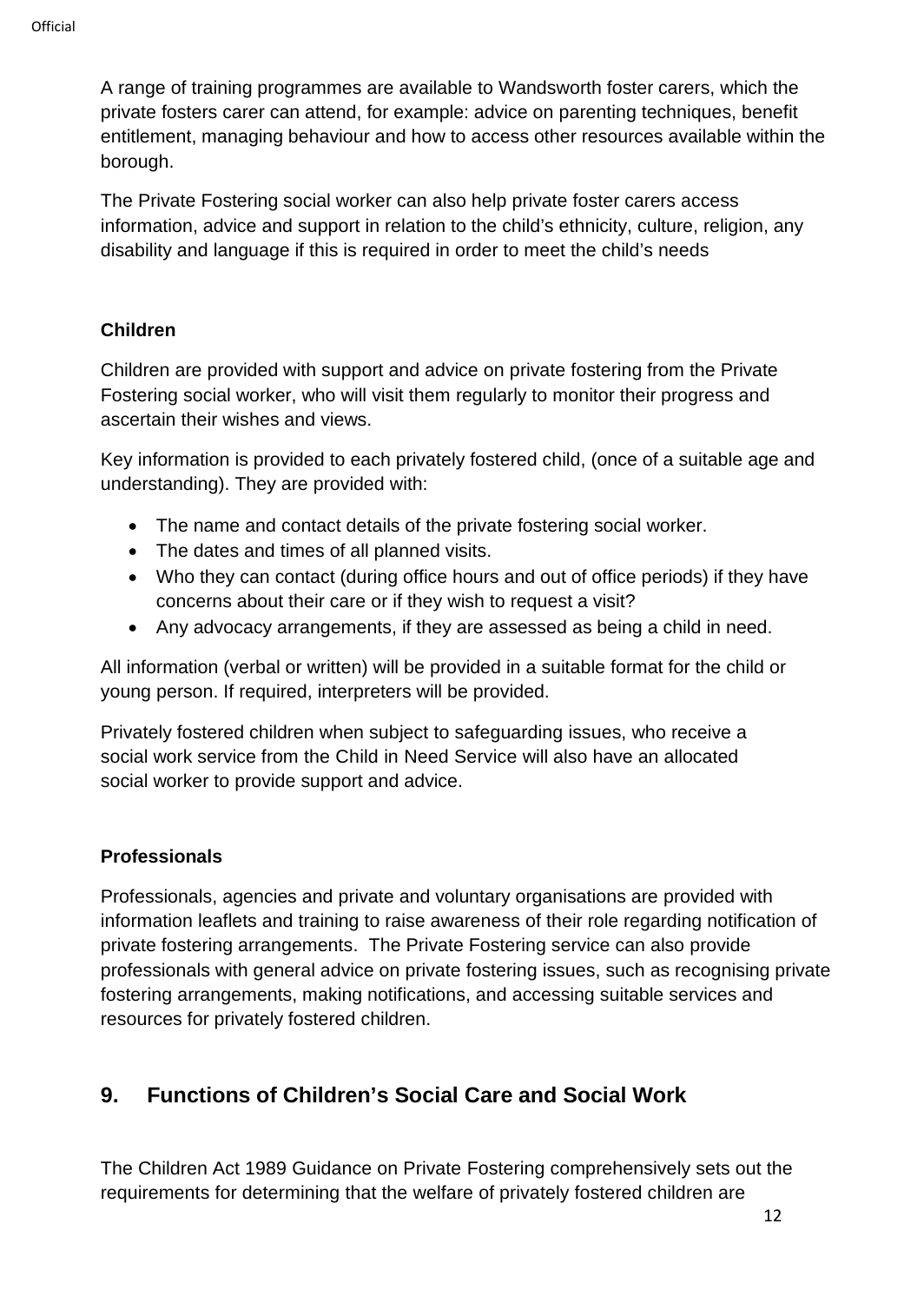safeguarded and promoted. These will be used by the designated social worker for private fostering and the line manager in reaching decisions in accordance with the regulations.

The Private Fostering social worker will refer privately fostered children to the MASH if any safeguarding issues arises or reported within the private fostering arrangement, where indicated the MASH team will undertake an investigation under section 47 of the Children Act 1989. Referrals will be made on the same day whenever any child protection issues arise. The Private Fostering social worker will continue to work alongside the MASH social worker to support and assist the child and family assessment.

Where circumstances indicate that a privately fostered child may be a child in need, a child and family assessment will be carried out in accordance with the Working Together to Safeguard Children Guidance. Any decision on the level and type of services that should be offered will be in line with the Childrens Social Care policy.

## **10. Quality Assurance**

## **10.i Policy and procedure**

Wandsworth ensures that privately fostered children's welfare is satisfactorily safeguarded, and the council's statutory duties are fully discharged by ensuring that all staff involved in delivering the Private Fostering service have an understanding of their role and responsibilities.

To achieve this, staff are provided with comprehensive policies and procedures that enable them to carry out their duties to a high standard and within statutory timescales.

The policy for private fostering also includes a rigorous procedure for the assessment and approval of private fostering arrangements, which sets out clearly the role of the Private Fostering service and the Childrens Social Care . All decisions are approved and signed off by the Team Manager or Service Manager and there are clear procedures in place for referral to MASH if there are concerns about any aspect of a private fostering arrangement.

The Team Manager provides quality assurance and oversight of the quality of work delivered; this is through supervision and oversight of assessments and visits.

In addition to service led audit, as part of the internal audit programme case files of privately fostered children will be reviewed at least yearly.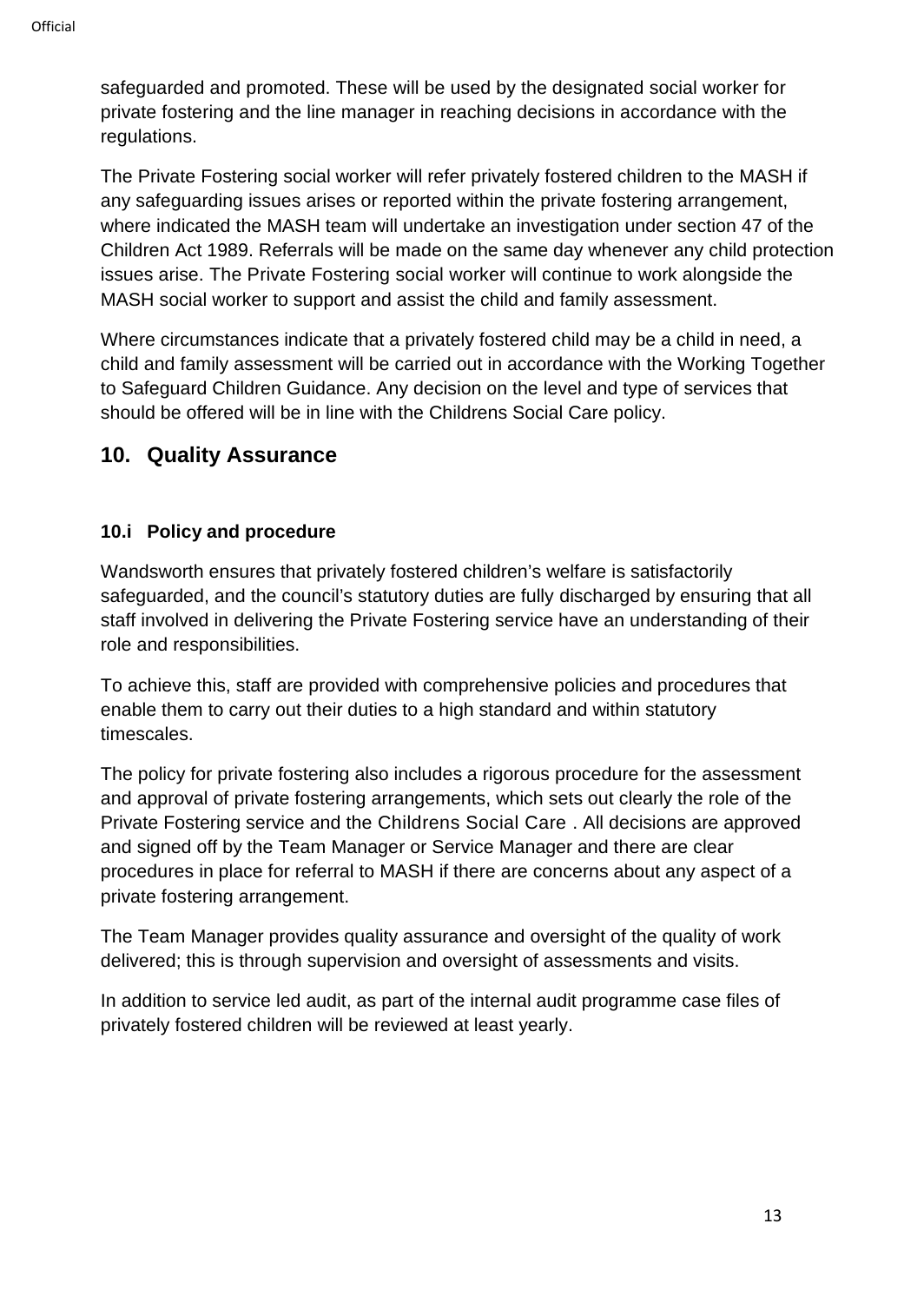## **10.ii Staff training**

Training for Children Services and staff on private fostering is delivered through staff induction training and information sessions. Private fostering is also included in ongoing childcare, child protection, child assessment and children in need training.

Training on private fostering is delivered in-house through internal training courses within the Social Care Academy .

The training needs of individual staff, and other front-line social work staff, is discussed and identified during regular supervision with line managers and tailored to the individual needs of the worker, depending on their role in providing a service alongside the Private Fostering social worker.

# **11. Monitoring private fostering services**

In fulfilling Private Fostering Regulation 12, the Head of Service for Children Looked After will monitor the way the department complies with and discharges its statutory duties and functions in relation to private fostering. This officer will monitor compliance with the following duties and functions.

The promotion of awareness regarding notification requirements.

- How the service responds to notifications received and if these are within timescales.
- How the service manages disqualifications, prohibitions, requirements and appeals
- against these, and refusals to consent to disqualified persons being private foster carers.
- How the service exercises its functions under section 67(5), Children Act 1989.
- How the service processes decisions regarding offences committed bearing in mind the best interests of the child/young person.
- How the service assesses the parenting capacity of prospective or actual private foster carers, members of their households, as well as the suitability of their accommodation.
- Those statutory visits are within timescales and decisions about the suitability of arrangements are also within timescales and approved at managerial level.
- Additional visits that are made when requested by the child, private foster carer, parents or those with parental responsibility.
- Mosaic records of assessment and visits are made in accordance with the regulations, i.e. conclusions drawn on the arrangement, the child seen alone, wishes and feelings of child, any concerns raised, or action taken on concerns.
- Advice and support provided to private foster carers, parents or those with parental responsibility or any person concerned with the child.
- Information and support provided to privately fostered children.
- Independent interpreters are used as appropriate.
- That a sample of individual child/young person and private foster carer records are regularly reviewed to check that compliance is being fulfilled.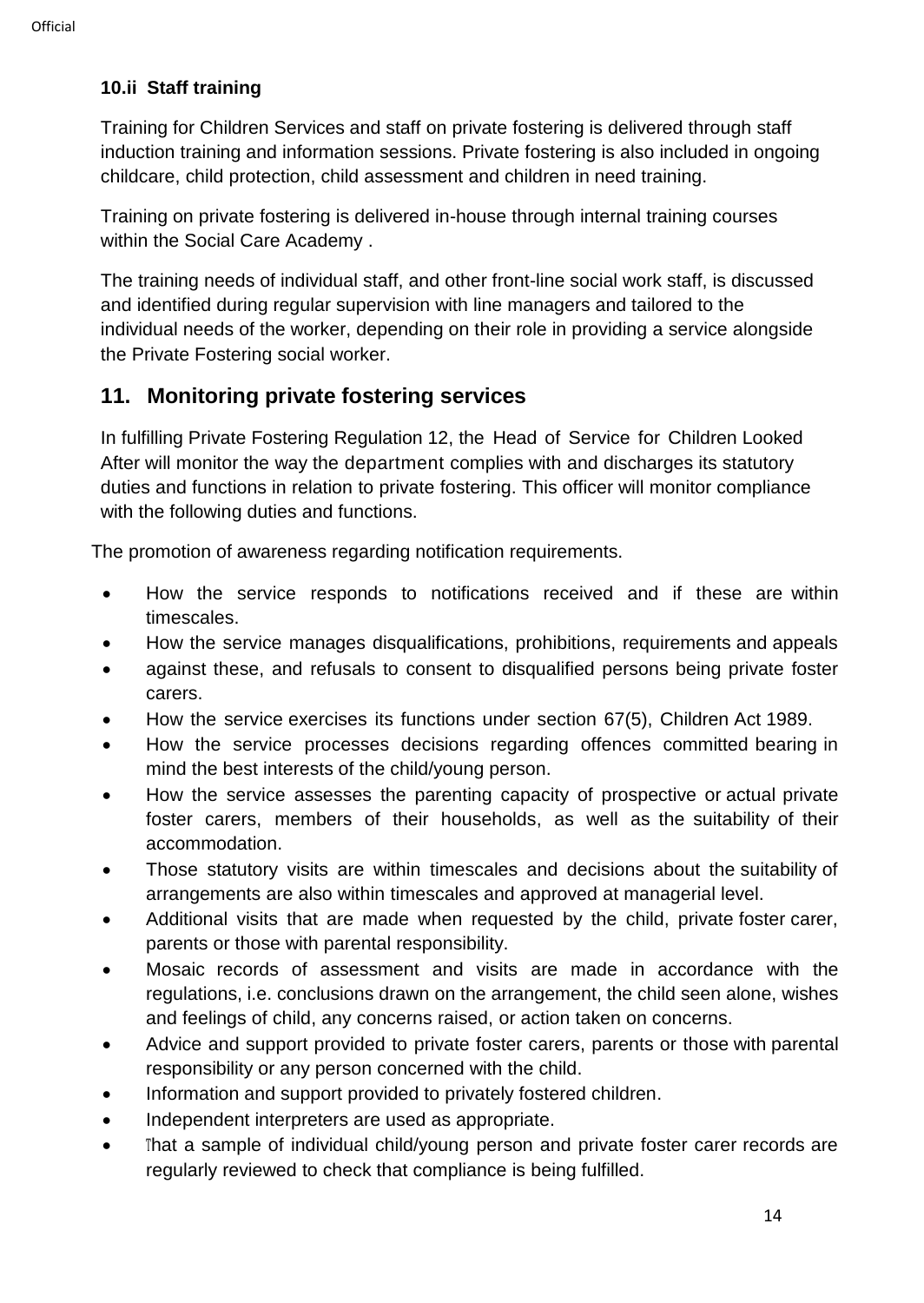- That any concerns raised by privately fostered children/young people are investigated.
- That a system for recording the number and nature of enquiries received in relation to private fostering, the responses given and action taken is effective.

The Head of Service is responsible for monitoring how effectively the authority discharges its functions and reports annually to the Wandsworth Safeguarding Childrens Partnership. The Private Fostering social worker provides quarterly reports on Private Fostering activity. Scrutiny and governance is provided by the Private Fostering Strategic Group which meets quarterly.

Internal file audits are carried out on a regular basis (minimum annually) and will affect a policy for the use of requirements, prohibitions, disqualifications and appeals in partnership with the council's legal services.

# **12. Complaints**

Complaints leaflets are provided to private foster carers once their approval is completed by the Private Fostering social worker.

Complaints leaflets are also provided to the privately fostered child or young person by the Private Fostering social worker who will also provide further copies when requested or when circumstances indicate that this is relevant. Adults and children are encouraged to discuss any concerns about the service.

Advice on making a complaint can be sought from the complaints and Complaints Team Children's services FREEPOST RTKU-EGLA-ZZCT Wandsworth Council The Town Hall Wandsworth High Street

Email: [Ccomplaints2@wandsworth.gov.uk](mailto:Ccomplaints2@wandsworth.gov.uk)

Telephone: 020 8871 7300 Freephone: 0800 389 8257 Fax: 020 8871 7675

# **13. Regulation**

SW18 2PU

Wandsworth's private fostering service is regulated by Ofsted, contact details:

WHBL, Ofsted National Business Unit